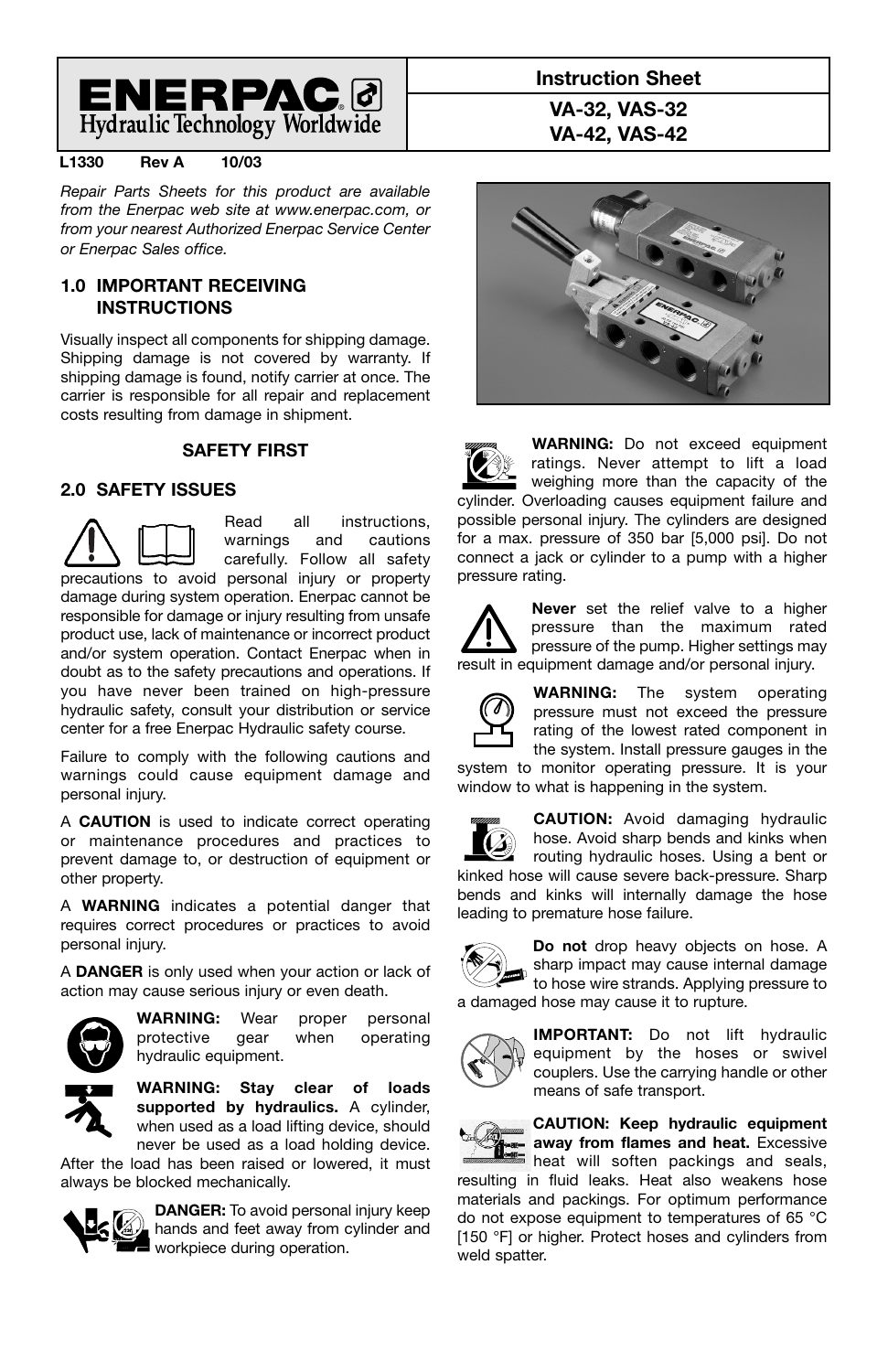**DANGER: Do not handle pressurized hoses.** Escaping oil under pressure can penetrate the skin, causing serious injury. If oil is injected under the skin, see a doctor immediately.





**IMPORTANT:** Hydraulic equipment must only be serviced by a qualified hydraulic technician. For repair service, contact the Authorized ENERPAC Service Center in

your area. To protect your warranty, use only ENERPAC oil.



**WARNING:** Immediately replace worn or damaged parts by genuine ENERPAC parts. Standard grade parts will break causing personal injury and property damage.

ENERPAC parts are designed to fit properly and withstand high loads.

**CAUTION:** Do not forcefully tighten hydraulic connections. Use a high quality thread sealer to guard against leaks. Excessive force can damage threads and castings, causing failure at lower than rated capacity.

**CAUTION:** Teflon tape is an excellent thread sealer, however use extreme care to guard against loose pieces of tape entering the system. Pieces of tape in the system will cause component damage.

**CAUTION:** Use clean, lubricated air supply to prevent clogging system components. Filter regulators are recommended.

## **3.0 DESCRIPTION**

Four models of air valves are covered by this instruction sheet, they are VA-32, 3 way two position; VAS-32 3 way two position solenoid operated; VA-42, 4 way two position and VAS-42, 4 way two position solenoid operated. (Fig. 1) All models are spring return units. The air valves are designed for controlling the air supply to a booster or air operated power pump. The pilot operated solenoid models can be wired directly to an automated machine (NC or CNC) circuit or to an independent switch. The manual model is operator controlled.

| <b>OPERATING PRESSURE</b>    | 30 to 150 PSI                       |
|------------------------------|-------------------------------------|
| <b>OPERATING TEMPERATURE</b> | 40°F to 180°F                       |
| <b>CYCLE RATE</b>            | 600 cycles per<br>minute (MAX)      |
| <b>ELECTRICAL</b>            | 110/120 VAC.<br>50/60 HZ,<br>7 WATT |
| SPOOL SEAL MATERIALS         | Viton                               |
| PORT SIZES                   | 3/8-18 NPTF                         |

### **4.0 INSTALLATION**

- 1. All four model air valves have mounting holes through the body. See figure 2. The valve can be mounted in any position as long as wiring and air lines can be properly installed.
- 2. Mount the air valve between the filter regulator and the booster pump. Be sure the incoming air supply provides 30 to 150 PSI operating pressure.
- 3. Use thread sealer on all fitting and pipe threads.

**CAUTION:** Teflon tape is an excellent thread sealer, however, use care to prevent teflon tape from entering the system. Cut all loose ends and leave the last two threads bare. Teflon tape does not dissolve and if lodged in the system, could cause damage or malfunction.

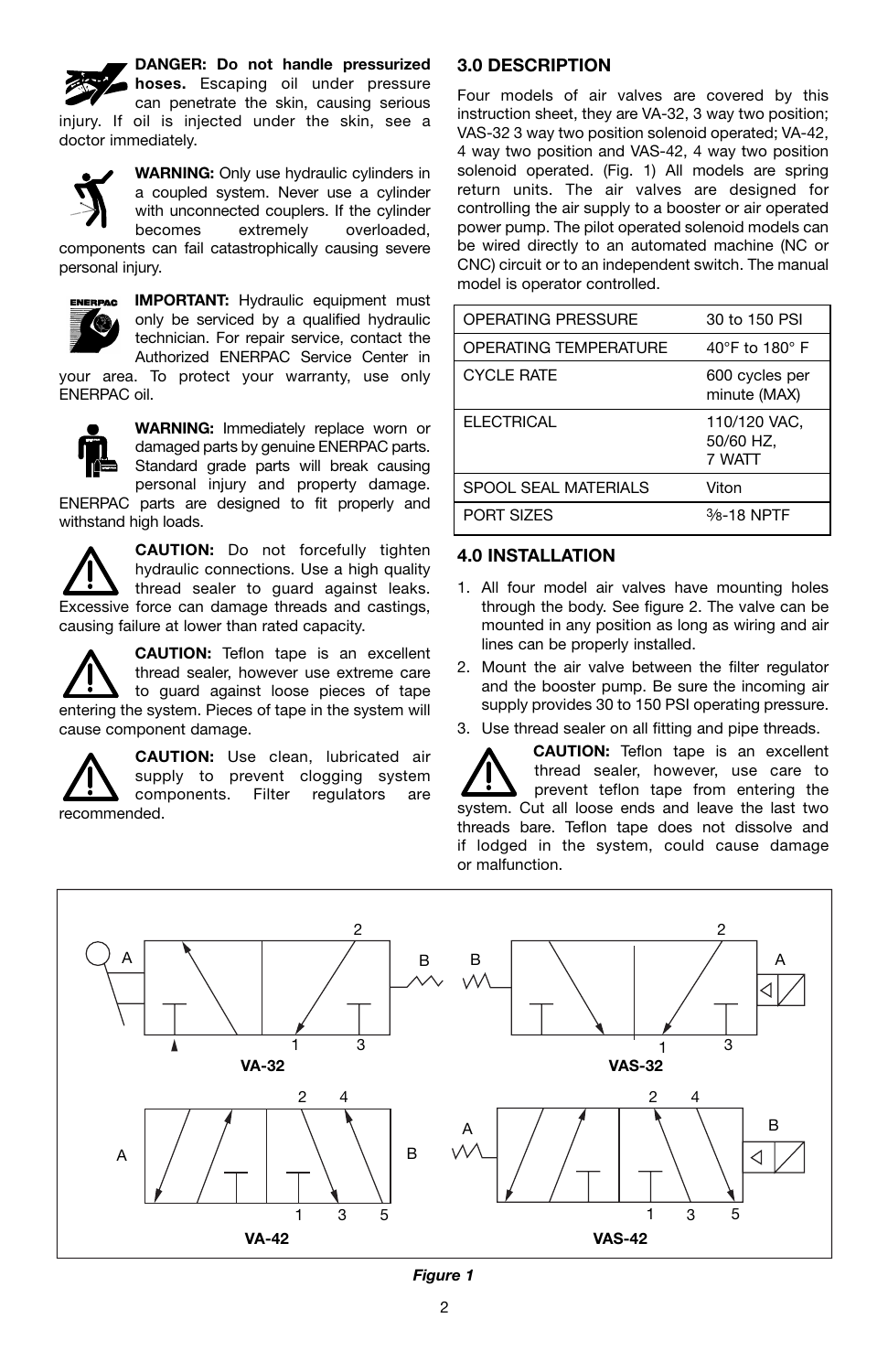- 4. Incoming air should be clean and lubricated installing a filter lubricator regulator is recommended.
- 5. The #2 port is for incoming air lines. The remaining ports are connected to booster or pump line. For single acting systems the #1 and #3 ports in VA-32 and VAS-32 models are plumbed to the booster or pump. For double acting systems using VA-42 and VAS-42, the #1, 3 and 5 ports are plumbed to the booster or pump 6. Wiring for VAS-32 and VAS-42 pilot operated solenoid air valve, is connected directly to the power source of NC/CNC machines for automatic control, or wired to an independent switch. See figure 3 for typical wiring diagram

### **4.0 LUBRICATION**

Filtered and lubricated air is recommended to ensure maximum performance and minimum maintenance of the system components. ENERPAC filter-lubricatorregulator, model RFL-101 provides protection, lubrication and has a built-in pressure regulator.

### **5.0 TROUBLESHOOTING**

### **5.1 Air leaks through exhaust ports**

- 1. Check center spool seals for damaged surfaces and/or nicks, cracks and tears on the spool seals.
- 2. Check for missing, damaged or incorrectly installed o-rings and gaskets.
- 3. Inspect stem guides for nicks, scratches and contamination. Check valve bore for damage and wear. Replace damaged items.
- 4. Replace o-rings, seals and gaskets or entire spool assembly if damaged or worn.
- 5. Inspect body to end cap gaskets. Replace the gasket anytime valve is disassembled.